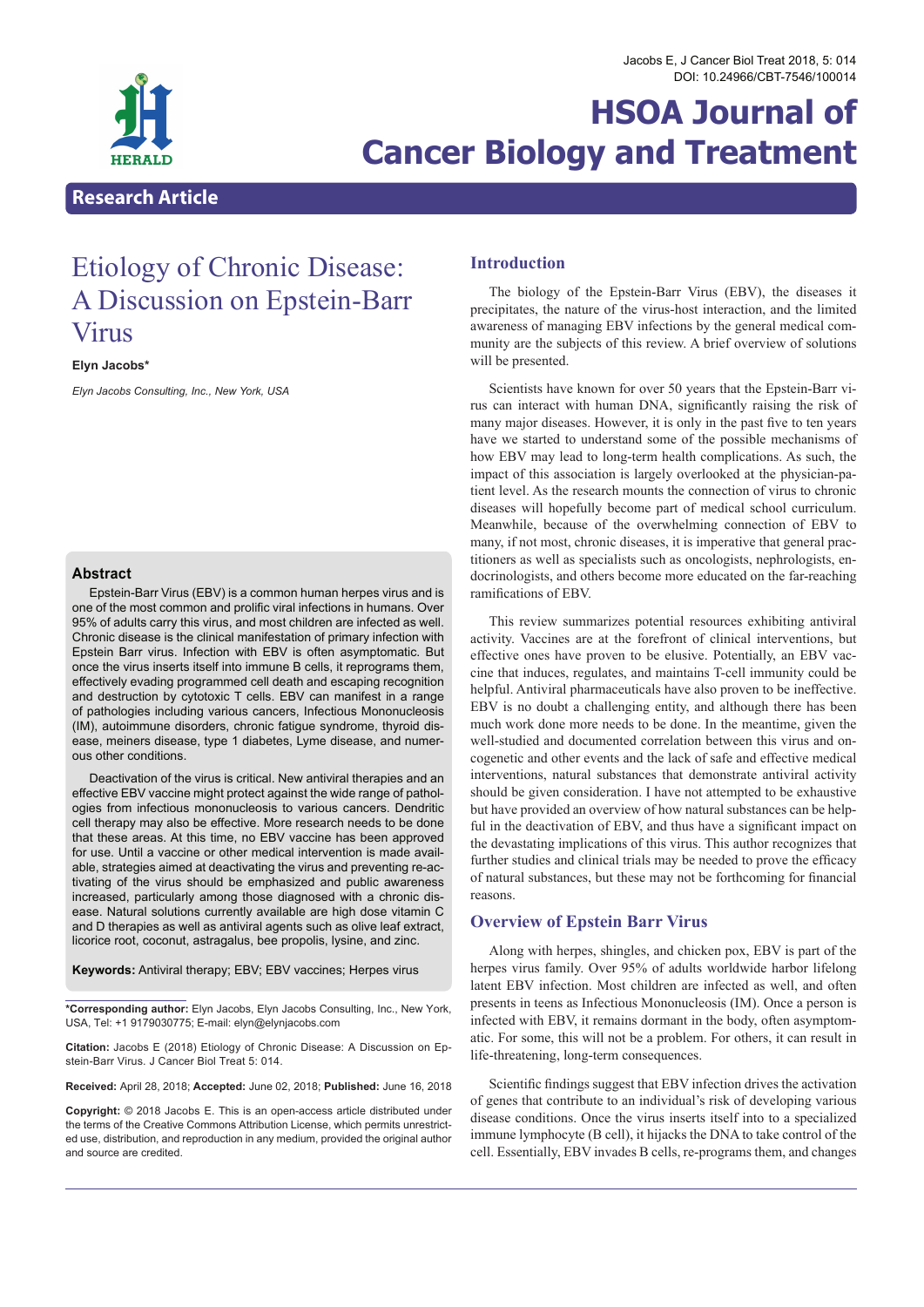the way they function. If not deactivated, the virus will continue to modify the host's DNA, disrupting the critical process of apoptosis (programmed cell death). Unfortunately, EBV often evades recognition and destruction by T cells. In patients who have impaired T-cell immunity and are unable to control the proliferation of EBV-infected B cells, the virus will then provoke various disease conditions.

EBV is the primary cause of infectious mononucleosis. It is also well established that many cases of Chronic Fatigue Syndrome (CFS) follow an acute viral infection. Other conditions that are EBV-related include various cancers, such as hodgkin's lymphoma [1], non-hodgkin lymphoma, burkitt's lymphoma, nasopharyngeal carcinoma [2], breast cancer [3], prostate cancer [4], colon cancer [5], and most others. EBV is also strongly linked to autoimmune disorders such as Multiple Sclerosis (MS), lupus, hashimoto's, rheumatoid arthritis, and Graves' disease [6]. Thyroid disease, Meiners disease [7-11], type 1 diabetes [12], Lyme disease [11], Inflammatory Bowel Disease (IBD), celiac, and numerous other conditions can be added to this list.

#### **Biology of Epstein Barr**

Epstein-Barr is an opportunistic human pathogen that causes a significant number of diseases in immunocompromised hosts. Pathogens can directly or indirectly result in numerous cancer and non-cancer related events. Viral mechanisms for which disease can result include gene instability, increased cell proliferation, and avoidance of apoptosis. These mechanisms are also involved with DNA repair processes and evasion of the antiviral immune response [13]. Specific immune cells known as CD8+T cells are needed to fight EBV. If there is a genetic or otherwise deficiency present, this presents an uncontrolled environment for EBV. Some individuals have a genetic predisposition to low levels of CD8+T, but these cells also tend to decline with age. Diminished CD8+T cells are particularly common in people with low vitamin D levels [14]. This makes sense as vitamin D is a direct and indirect regulator of T cells and is an important regulator of immune function. Importantly, T cells contain more vitamin D3 receptors than any other immune cell. The Vitamin D Receptor (VDR) regulates the expression of more than 900 genes involved in a wide array of physiological functions, including immunity. The impact of VDR signaling on immune function has been the focus of many studies as a link between susceptibility to infections and diseases [15,16]. T cells express the VDR and have been shown to be direct and indirect vitamin D targets. The expression of these receptors is necessary for the development of natural killer cells as well as CD8+T cells [17].

As mentioned, exposure to EBV during the teen years often results in infectious mononucleosis. Teenagers are more susceptible to IM and other EBV-related issues than younger children. This may be for two reasons. First, CD8+T cells begin to decline dramatically by that age, and second, teens are often less likely to spend as much time in the sun (year-round) as their younger counterparts, potentially lowering vitamin D levels. Higher vitamin D concentrations appear to correlate with lower EBV antibody levels (more about the role of vitamin D below).

#### **Clinical Manifestations of EBV**

Epstein-Barr Virus (EBV) has been suspected of involvement in the pathogenesis of various chronic autoimmune diseases since as early as 1971 [14]. However, at that time and in years forward, the mechanisms by which the virus triggered disease were not clear. It is only recently that researchers have been able gain a better understanding of EBV, but the dilemma of clinical forms of EBV infection is still far from resolved. Since there is a wide variety of a clinical syndrome with which EBV infection has been linked, it is extremely difficult to identify a univocal pathogenetic link. However, considerable and mounting evidence shows that EBV is directly linked to numerous diseases, with increasing clarity. For example, EBV is one of the most frequently considered environmental factors involved in autoimmunity. Nearly all anaplastic nasopharyngeal carcinomas contain EBV DNA in the tumor cells. Further, about 9% of gastric carcinomas are associated with EBV and 90% of gastric lymphoepitheliomas are EBV positive. New research suggests that celiac, along with IBD, may be caused by EBV's ability of EBNA2 and its related transcription factors to affect regulatory genes associated with autoimmune disorders [18]. While this author cannot list every scientifically referenced association between EBV and particular chronic diseases, below are a few relevant early studies. I present these studies simply to help the reader to understand that EBV and its connection to disease has been studied and documented. Hopefully these samples give the reader a sense of the gravity of EBV.

- A 1996 study published in Seminars in Cancer Biology found EBV in most cases of gastric carcinoma, implicating EBV as one of the contributing factors to the development of gastric cancer [19].
- 2010 research done at the School of Biotechnology and Biomolecular Sciences, University of New South Wales, Sydney, Australia, found a significant association between EBV and breast cancer. They identified 27 published studies concerning EBV in breast cancer.
- 2013 research published in Future Virology acknowledged that EBV is implicated in both Multiple Sclerosis (MS) and lupus [20].
- 2013 findings published in Clinical &Translational Immunology linked dysregulation by EBV in B-cells to the evasion of the immune defense and found EBV to be the likely initiator of autoimmune disorders and the progression of these diseases [21]. These researchers concluded that EBV is an environmental trigger in the development of systemic autoimmune diseases.
- 2014 research published in Clinical and Translational Immunology in Nature.com clearly stated that EBV is the primary cause of mononucleosis and is associated with several cancers. They also found EBV to be associated with autoimmune diseases, including MS. They discovered that the mean time between EBV infection and the development of MS was about 6 years [22].
- 2014 research found a strong association between EBV and breast cancer in Sudanese patients as well as considerable epigenetic silencing of tumor suppressor genes that correlate with viral oncogenesis [23]".
- Iranian research published in 2014 in the Journal of Paramedical Sciences found that in patients with colorectal cancers, Epstein-Barr DNA was found in 60% of tumor samples.

# **Recent Studies**

A 2016 study published in the Central European Journal of Immunology found a possible link between EBV and autoimmune thyroid disorders and concluded that while EBV is not the only agent responsible for the development of these conditions, it can be considered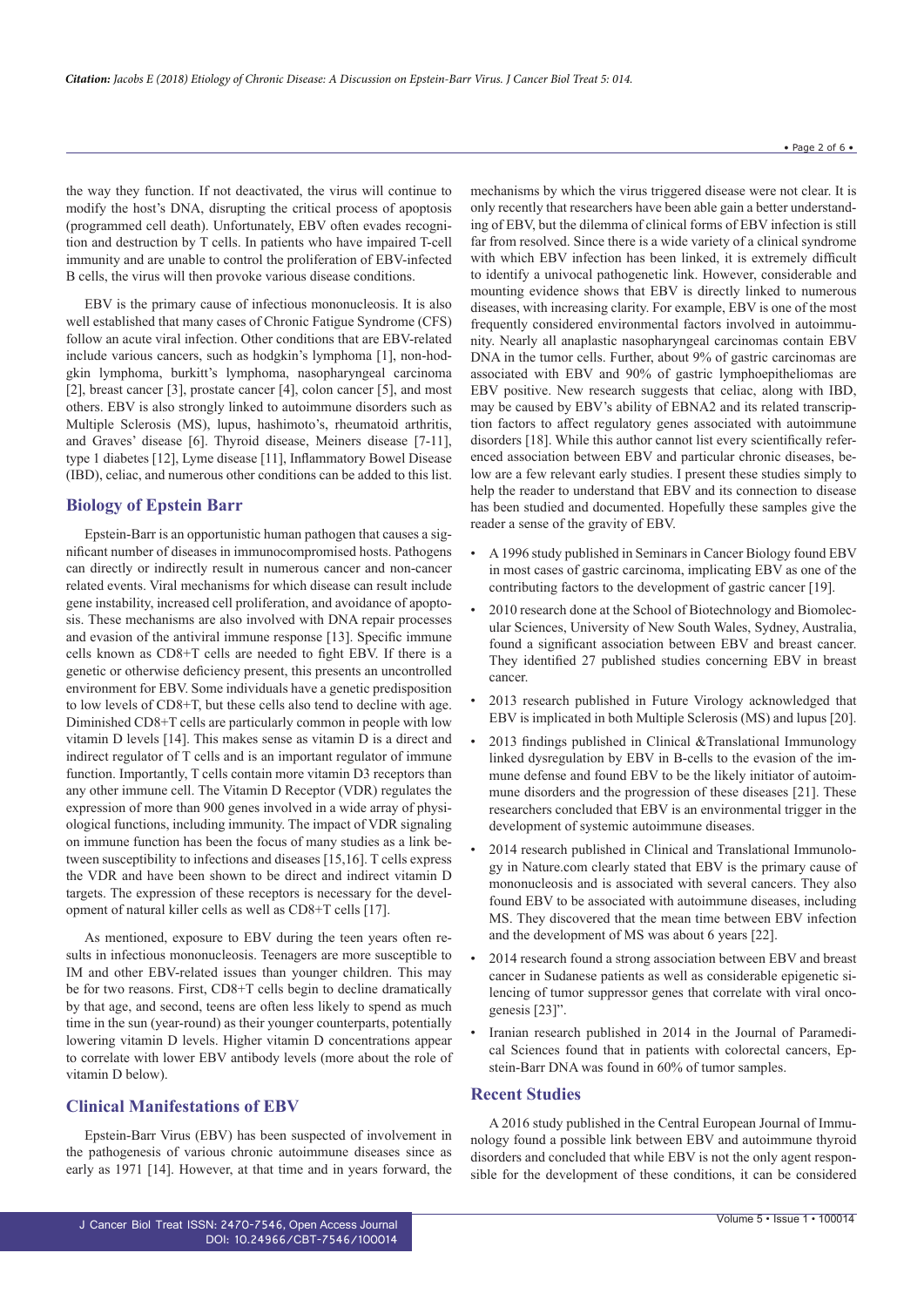a contributory factor [24]. The researchers detailed the role of EBV in autoimmunization, citing the following: The virus is a common pathogen responsible for the worldwide prevalence of autoimmune diseases; EBV stays in the body throughout life, and the virus modifies the host immune response [25]. That same study reported that EBV shows immunomodulatory and oncogenic effects. It encodes the bcl-2 oncogene that inhibits apoptosis and interferon signaling in B-cells and is responsible for changes in the production of pro-inflammatory cytokines, such as Interleukin 10, which intensifies bcl-2 expression.

In a study published in EBioMedicine in 2016, researchers led by Gerbury Wulf, MD, Ph.D, of the Hematology/Oncology Division at Beth Israel Deaconess Medical Center, reported that EBV may accelerate the development of malignant breast cancer. The researchers found that breast cells bonded to EBV and that the virus lowered the threshold for transformation into a particularly aggressive form of cancer. They suspected that if a young woman is infected with EBV during her teenage years, her epithelial cells could be exposed which could leave genetic scars that could facilitate breast cancer formation [3]. This is notable as many scientists believe that EBV leads to changes in gene expression, activation of oncogenic signaling, and increases the risk of cancerous transformation. In this case, it was determined that EBV-related gene expression changes are associated with high grade cancers, which tend to have a worse prognosis. The recommendation was a childhood vaccine against EBV.

In 2017, researchers at the German Cancer Research Center sought to find out how the virus reprograms cells into becoming cancer cells. They found that a component of the EBV protein interferes with cell division and increases the risk of cancer development. Their research also led them to believe that EBV could cause the development of additional tumors, even if those tumors were not originally generated as a result of the virus. They concluded that "we must push forward with the development of a vaccine against EBV infection. This would be the most direct strategy to prevent an infection with the virus. Our latest results show that the first infection could already be a cancer risk and this fits with earlier work that showed an increase in the incidence of Hodgkin's lymphoma in people who underwent an episode of infectious mononucleosis [26]". Again we are reminded that the virus is significantly involved in the development of cancer, and that interventions are necessary, potentially a vaccine.

A recent study conducted by scientists at Cincinnati Children's Hospital Medical Center published in Nature Genetics linked EBV to seven major diseases. These include lupus, multiple sclerosis, rheumatoid arthritis, inflammatory bowel disease, celiac disease, and type 1 diabetes. The researchers also found associations with 94 other conditions. They acknowledged the connection to mononucleosis as well as the likelihood that further studies would likely find that EBV is involved in many other diseases, perhaps as many as two-hundred. Notably, the team first found that a viral protein called EBNA2 was associated with almost half of the genetic regions associated with lupus. EBNA2 works through human transcription factors, which bind to DNA and affect the expression of genes. The team then found that EBNA2 binds to regions associated with multiple sclerosis, rheumatoid arthritis, inflammatory bowel disease, type 1 diabetes, juvenile idiopathic arthritis, and celiac disease. Importantly, these authors pointed out that the impact of the virus could differ among various diseases. This could lead to cures, but many things are yet unknown, which could result in the need for more than one therapy for intervention. John Harley, MD, Ph.D, Director of the Center for Autoimmune Genomics and Etiology at Cincinnati Children's and one of the lead scientists in the study, commented that "I've been a co-author in almost 500 papers. This one is more important than all of the rest put together. It is a capstone to a career in medical research [27]". If Harley is correct, then EBV may well find itself as a major topic in medical schools throughout the world, producing a new generation of doctors who will recognize the importance of EBV in the diagnosis, and treatment of the disease.

#### **Deactivating EBV: Current and Future Therapies**

#### **Vaccines**

Scientists have been looking at vaccines to combat EBV for many years. Reminding the reader that IM is not always a benign disease, a vaccine that could prevent mononucleosis would be useful, and certainly one for EBV. Unravelling the mechanisms of virally-triggered cell transformation has been an enormously complex task and has thus far mostly eluded resolution. In a review done by the Division of Biomedical and Clinical Laboratory Sciences, Edinburgh University Medical School, researchers concluded that "a vaccine to prevent EBV infection would not only have the potential to relieve the world of a substantial cancer burden but could also provide definitive proof of an essential role for the virus in human aetiology [28]". Researchers studying vaccine attempts believe scientists are getting closer to creating one that is both safe and effective. The problem may be that the characteristics of the virus are complex and vary greatly, which has made it difficult to create a single vaccine. It does not appear to be the microbes causing problems so much as the disruption of the host's immune functions that allows pathogens to flourish, thereby complicating the options for intervention. Notably, studies show microbes slow down immune reactivity by dysregulating the VDR, presenting a survival mechanism for the virus. Most efforts to develop prophylactic vaccines have focused on EBV gp350, which is the major target of neutralizing antibody. A 2015 study found that the promising gp350 vaccine might reduce the incidence of infectious mononucleosis. It referenced a single phase 2 trial of and EBV gp350 vaccine. The vaccine reduced the rate of IM but not virus infection. However, the researchers concluded it was not certain that a vaccine could induce immunity that protects from infection and could not determine that it could prevent EBV-associated malignancies. It also and had no efficacy in preventing asymptomatic EBV infection. The authors concluded that the data supports the feasibility of using an EBV vaccine to prevent IM, but that more research needs to be done to come up with a single vaccine that is both safe and effective for other EBV-related conditions [22,29]. This study also referenced a possible vaccine that induces EBV-specific T-cell responses and could possibly be used for treatment of multiple sclerosis, provided it could be shown to be safe. A lengthy review of all of vaccine trials is beyond the scope of this review. For an extensive discussion on the history of EBV vaccine attempts, one can read a review published in Clinical &Translational Immunology, authored by Jeffrey Cohen [22].

#### **Dendritic cell therapy and anti-viral drugs**

Getting deep into to the mechanisms by which Dendritic Cell (DC) therapy works is beyond the scope of this review, but in general, DC therapy appears to elicit strong and long-lived antigen-specific T-cell immunity. Several cancer clinics are successfully using dendritic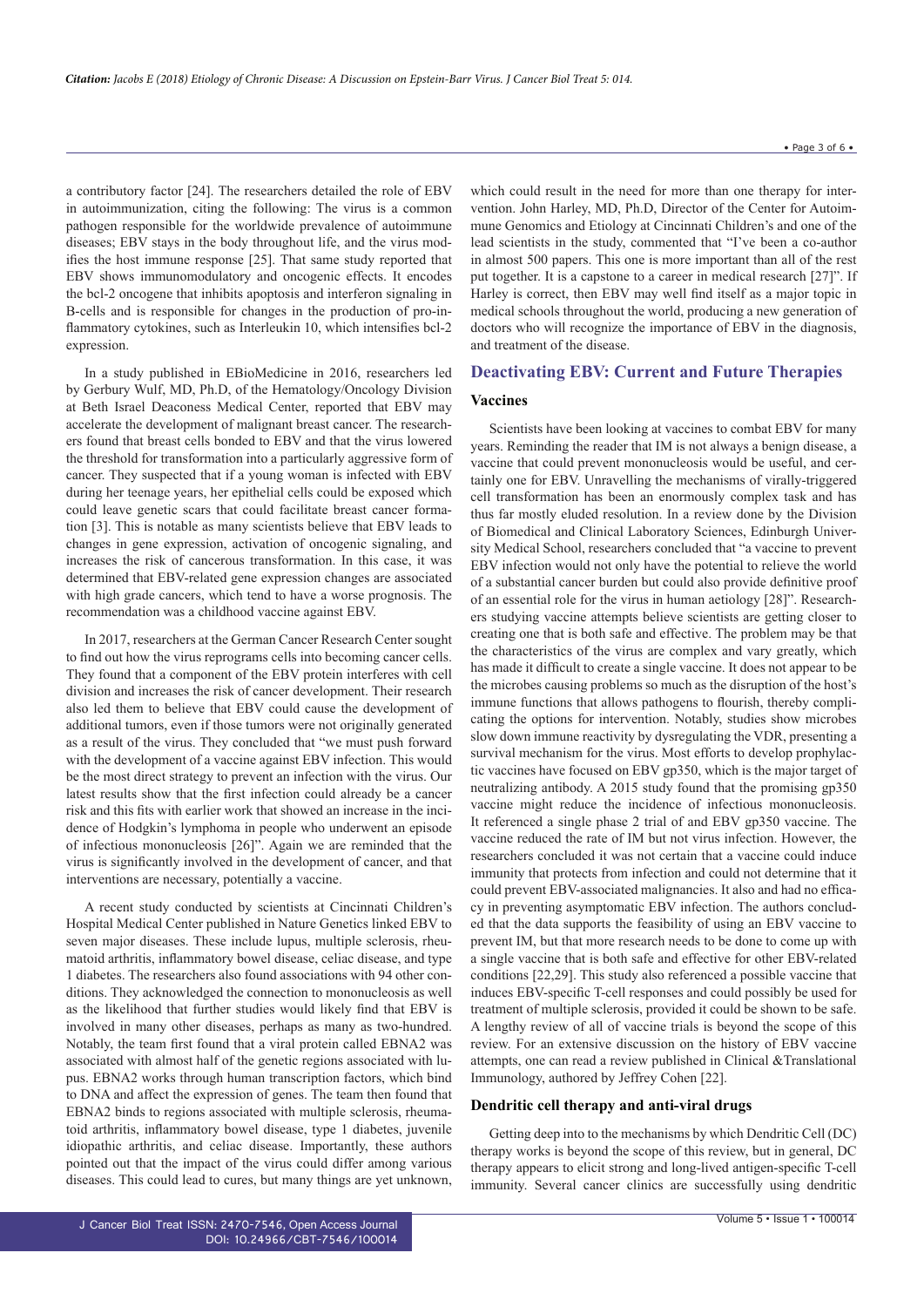cell therapies for cancer treatment. Interestingly, the therapy may be working in part due to its immune response to the EBV-infected cells. The DCs seem to sense the EBV-infected cells upon primary infection. These cells are thought to inhibit the EBV infection and initiate an adaptive immune response [30]. Current active immunotherapy trials have shown durable tumor regressions in patients [31]. Clinical trials have produced mixed results on DC therapy for various reasons, including that the majority of patients in these trials were last-stage metastatic patients that were previously treated with chemotherapy

drugs. However, some smaller more recent trials were rather successful. One trial involved renal cell carcinoma [32] and another acute myeloid leukemia [33]. New trials are currently underway which have the potential to move DC therapy forward in the field of personalized medicine. Side effects of dendritic cell therapy may include flu-like symptoms like fever, rigors, tiredness as well as swelling and itching at the injection site. These usually go away by themselves quickly and rarely need treatment.

Other considerations for eradicating EBV being contemplated include targeting EBV-infected B cells with immunoglobulins and antiviral drugs. So far, little has been put to use as results have been varied. One report mentioned that Rituximab (an anti CD20 drug) has been somewhat successful, but can inadvertently deplete noninfected healthy B cells, as the expression of CD20 is not exclusive to EBV-infected malignant B cells. Treatment with rituximab has also been associated with an increased risk for opportunistic infections. An additional issue with rituximab is that it can interfere with lymphoma therapies, potentially rendering those treatments ineffective [34]. Another review determined that while numerous agents have been tried for the treatment of EBV, antiviral therapy is generally ineffective for this disease. This determination comes despite anecdotal evidence suggesting that these therapies (acyclovir, ganciclovir, vidarabine) might be effective. The researchers also concluded that immunoglobulin therapy has also been unsuccessful [35]. Notably, immunoglobulins and antiviral drugs come with a host of significant side effects, such as vomiting, dizziness, diarrhea, muscle or joint aches, visual changes, fluid retention, confusion, hair loss, and others.

However, while many drug therapies have proven to be ineffective, many natural substances have shown strong antiviral activity with little or no collateral damage to the host. Awareness of natural solutions by the clinician is also imperative to care for patients who remain averse to vaccines or drug therapies. While we do not yet have clinical trials to prove their efficacy against EBV, many natural substances are for the most part harmless to the human body and deserve further investigation.

#### **Natural Solutions**

Given that persistent infection of EBV is a hallmark of oncogenic and otherwise detrimental pathogens, there is a window of opportunity for prevention by treating the pathogen before malignant progression of cancer begins, as well as initiation and progression of other chronic diseases and conditions. This author believes that attention must be given to non-toxic natural substances that could be helpful in deactivating EBV. Although not all natural compounds have been shown effective in clinical trials, this may be due to lack of funding for non-patentable items. Theoretical understanding of natural substances may suggest they are worthy of consideration.

This section offers a few examples of natural compounds that have antiviral and apoptotic therapeutic properties and which offer no harm to healthy cells and which do not come with significant side effects. While there are many natural anti-viral substances, this author has highlighted a few for consideration and believes that natural solutions can be effective in targeting EBV without the collateral damage of drug therapies. In lieu of a safe and effective vaccine or other pharmaceutical intervention, natural medicines may be helpful.

#### **Vitamin C**

Studies have acknowledged the efficacy of high dose vitamin C supplementation involving multiple biochemical processes which aid in positive autoimmune response, inhibiting favorable conditions for viral replication. Vitamin C has been shown to inhibit cell growth and induce cell death (apoptosis) in a variety of cancers. Its antioxidant properties target the oxidant stresses of viral infection and work to detoxify and neutralize the reactive oxygen produced through the infection. Vitamin C also works to stimulate the body's production of anti-viral cytokines and interferon that boost the immune response to viruses and inhibit their cell growth [36]. One study found that intravenous vitamin C in the ranges from 7.5g to 50g vitamin C demonstrated a positive effect on disease duration and reduction in viral antibody levels. The study evaluated over 200 patients who had clinically elevated levels of EBV, some with chronic fatigue syndrome and some with IM and others with EBV infection. In other words, the researchers found that patients with high levels of vitamin C tended to have lower levels of antigens in the acute state of disease. They further concluded that the reduction in EBV antibody levels during IVC therapy hinders viral infection and replication. In addition, a relation was also found between vitamin D levels and EBV with lower levels of EBV early antigen for higher levels of vitamin D [37].

IVC has been used for decades and has been found to be safe with minimal to no side effects. There are a few medical conditions that prevent the use of IVC, including certain heart and kidney conditions, as well as high iron levels, so it is important for patients to consult their doctor prior to use. Patients with a rare inherited disorder called G-6-PD deficiency should not be given high doses of vitamin C due to the risk of hemolysis (a condition in which red blood cells are destroyed).

#### **Vitamin D**

Mounting research involving vitamin D indicates that this hormone plays a key role in optimizing the function of the immune system. Reduced sunlight or inadequate D3 supplementation could aggravate cytotoxic T-cell problems thus inhibiting control of EBV. As discussed earlier in this review, vitamin D appears to stimulate the production of certain blood cells that play a key role in immune function and the expression of several genes that may be involved in infection-fighting pathways. A 2017 study determined that high-dose oral vitamin D3 supplementation can improve immune responses against EBV [38]. Numerous studies link low vitamin D levels and EBV exposure to incidence of MS [39,40]. A study conducted at the University of Oxford suggests that maintaining adequate levels of vitamin D may have a protective effect and lower the risk of developing MS. A study published in JAMA in 2006 reported that high circulating levels of vitamin D are associated with a lower risk of MS [41]. Other studies have found that vitamin D may lessen the frequency and severity of MS symptoms. Data from a study published in Molecular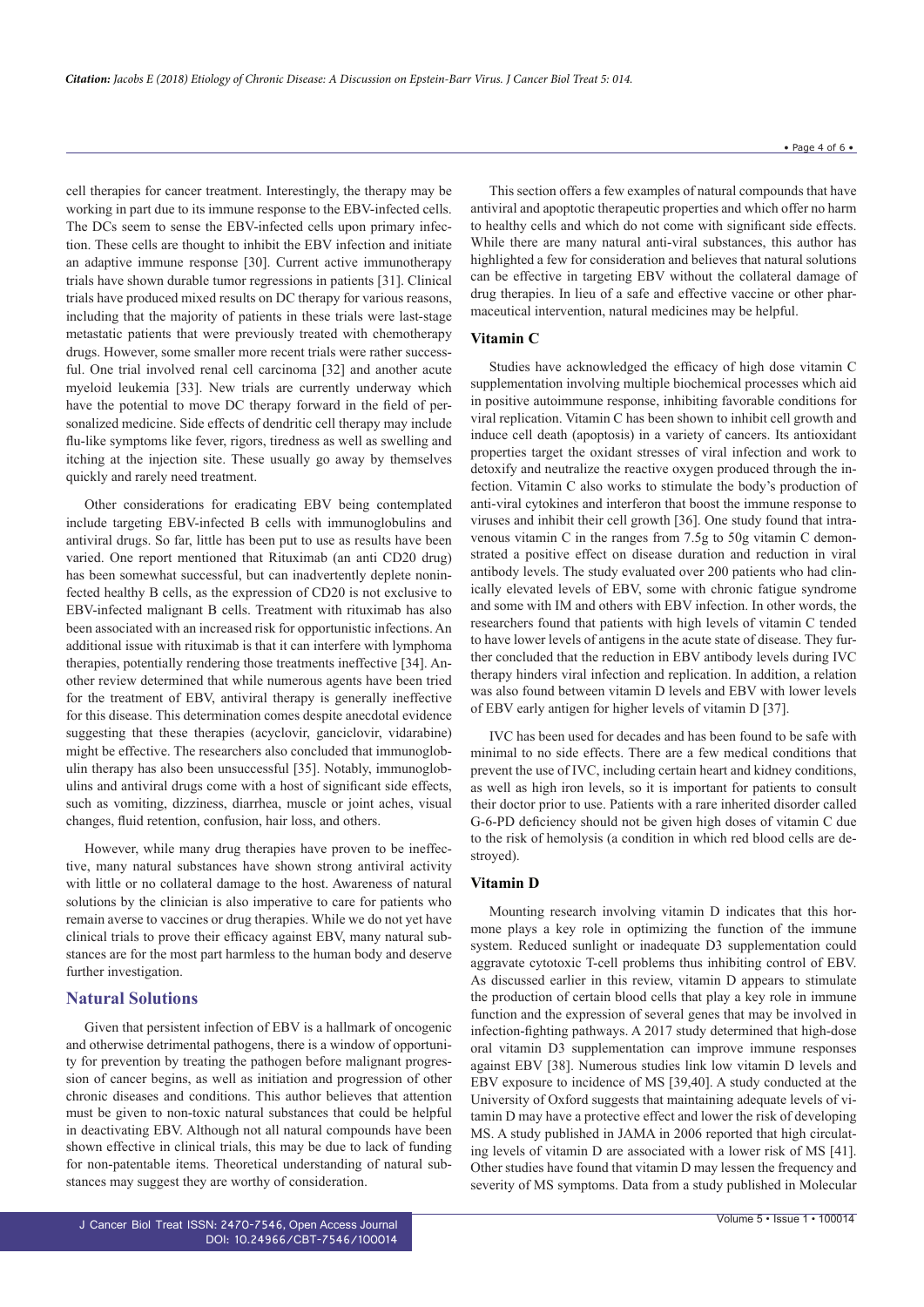Aspects of Medicine supports the consideration of vitamin D for the treatment of chronic EBV infection. The researchers concluded that NKT (Natural Killer T) cells depend on vitamin D for development and are up regulated by D3, but that other factors such as immunity of the host as well as the expression of the VDR may come into play, so further research was recommended [42]. However, this would imply that vitamin D should be kept at optimal levels as activation of the vitamin D receptor helps destroy cancer cells and may affect numerous other disease conditions. Vitamin D also has regulatory effects on cell cycle progression and apoptosis [43]. Collectively these studies may a good argument that vitamin D should be considered for EBV-affected patients. Although uncommon, excessive amounts of vitamin D in the body can lead to toxicity.

### **Licorice Root and Quercetin**

Licorice is the root of *Glycyrrhiza uralensis* or *G. glabra* that has traditionally cultivated in eastern part of Asia. More than 20 triterpenoids and nearly 300 flavonoids have been isolated from licorice. It is reported to have anti-viral, anti-microbial, anti-inflammatory, anti-atopic, hepatoprotective, anti-neurodegenerative, anti-tumor, anti-diabetic effects and so forth [44]. Quercetin is produced from licorice (it is also found in grapes, onions, apples, red wine, and berries). Importantly, licorice and its constituent quercetin could be an effective antiviral and apoptotic agent against EBV infection given its vast antiviral properties [45-47]. It has also been found to inhibit various types of cancer (breast, leukemia, colon, ovary, endometrial, gastric and non-small-cell lung cancers). It inhibits the production of leukotrienes and prostaglandins, inhibits lymphocytes, and suppresses macrophage phagocytosis. Quercetin helps to activate tumor suppressor genes p53 and p21, which deactivate in cancerous states. Quercetin also inhibits tyrosine kinase, one of the major enzymes associated with cancer. Licorice root should not be taken in high dose or for excessive amounts of time or side effects such as increased blood pressure and reduced potassium levels can occur.

# **Olive Leaf Extract, Coconut and Other Natural Substances**

Research shows that some other natural substances, such as olive leaf extract, are potent antiviral agents. For example, in a study published in Scientia Pharmaceutica, the authors explained the pharmacological effects of olive leaf, which include antiviral, anti-inflammatory, antimicrobial, and anticancer effects [48]. Studies have shown that phenolic compound oleuropein in olive leaf extract has potent antiviral activities against herpes, mononucleosis, and other viruses [48]. Monolaurin, a lipid extract from coconut, has powerful antiviral, antibacterial, and antipathogenic activity [49]. It may work against the virus by disintegrating the protective lipid envelope surrounding the virus, facilitating the death of EBV cells [50].

A notable 2005 study presented in Evidence-Based Complementary and Alternative medicine found that various probiotics, fruits, vegetables, spices, and apoptogenic plants help to modulate the immune system and help prevent chronic diseases [51]. Some examples are astragalus, bee propolis, lysine, and zinc. These substances have been found to inhibit EBV by many holistic doctors, but more research and trials need to be done to confirm efficacy.

## **Testing for EBV**

The connection between EBV and various conditions can easily be missed by medical doctors as many symptoms overlap. The pleomorphic nature of EBV can also mislead the clinician. EBV can switch from latent to lytic at any time, often triggered by environmental toxin exposure. Testing for active infection in important, with a full range of markers tested. These include CVA lgM, VCA lgG, EBNA IgG, EA lgG and EBNA lgM. EA lgG is the most important and necessary marker for current or chronic reactivation status. EBNA lgM is rarely tested but can indicate current reactivation.

#### **Conclusion**

What started out as a causal connection between EBV and lymphoma now has far broader implications. EBV is etiologically and unmistakably linked with the development of numerous disease conditions. Awareness at the clinician level is necessary, and from what has been presented here natural solutions may be a favorable path for deactivating the virus. Clearly more research needs to be done but given the well-studied and documented correlation between this virus and oncogenetic events as well as incidence of other diseases it is imperative that we not wait for a vaccine to implement preventive and life-saving interventions with patients. Further research may be needed to facilitate the transfer of this information from scientists to medical personnel.

#### **References**

- 1. [https://www.cancer.org/cancer/hodgkin-lymphoma/causes-risks-preven](https://www.cancer.org/cancer/hodgkin-lymphoma/causes-risks-prevention/risk-factors.html)[tion/risk-factors.html](https://www.cancer.org/cancer/hodgkin-lymphoma/causes-risks-prevention/risk-factors.html)
- 2. [Young LS, Dawson CW \(2014\) Epstein-Barr virus and nasopharyngeal](https://www.ncbi.nlm.nih.gov/pmc/articles/PMC4308653/) [carcinoma. Chin J Cancer 33: 581-590.](https://www.ncbi.nlm.nih.gov/pmc/articles/PMC4308653/)
- 3. [Hu H, Luo ML, Desmedt C, Nabavi S, Yadegarynia S, et al. \(2016\) Ep](https://www.ebiomedicine.com/article/S2352-3964(16)30209-2/abstract)[stein-Barr virus infection of mammary epithelial cells promotes malignant](https://www.ebiomedicine.com/article/S2352-3964(16)30209-2/abstract) [transformation. EbioMedicine 9: 148-160.](https://www.ebiomedicine.com/article/S2352-3964(16)30209-2/abstract)
- 4. [ScienceDaily \(2012\) Two viruses link to prostate cancer: High-risk human](https://www.sciencedaily.com/releases/2012/07/120731151739.htm) [papilloma virus found with Epstein Barr virus. University of New South](https://www.sciencedaily.com/releases/2012/07/120731151739.htm) [Wales, ScienceDaily, Rockville, USA.](https://www.sciencedaily.com/releases/2012/07/120731151739.htm)
- 5. [Khasraghi SM, Ghane M, Ameli M \(2014\) Detection of Epstein-Barr virus](http://journals.sbmu.ac.ir/jps/article/viewFile/7833/6304) [in colorectal cancer and Polyp by using PCR technique. Journal of Para](http://journals.sbmu.ac.ir/jps/article/viewFile/7833/6304)[medical Sciences 5: 96-101.](http://journals.sbmu.ac.ir/jps/article/viewFile/7833/6304)
- 6. [Janegova A, Janega P, Rychly B, Kuracinova K, Babal P \(2015\) The role](https://www.ncbi.nlm.nih.gov/pubmed/25931043) [of Epstein-Barr virus infection in the development of autoimmune thyroid](https://www.ncbi.nlm.nih.gov/pubmed/25931043) [diseases. Endokrynol Pol 66: 132-136.](https://www.ncbi.nlm.nih.gov/pubmed/25931043)
- 7. [http://www.whirledfoundation.org/wp-content/uploads/2015/10/0212\\_Vi](http://www.whirledfoundation.org/wp-content/uploads/2015/10/0212_Viral-Theory-For-Menieres-Disease.pdf)[ral-Theory-For-Menieres-Disease.pdf](http://www.whirledfoundation.org/wp-content/uploads/2015/10/0212_Viral-Theory-For-Menieres-Disease.pdf)
- 8. [Calenoff E, Zhao JC, Derlacki EL, Harrison WH, Selmeczi K, et al. \(1995\)](https://www.ncbi.nlm.nih.gov/pubmed/7619410) [Patients with Meniére's disease possess IgE reacting with herpes family](https://www.ncbi.nlm.nih.gov/pubmed/7619410) [viruses. Arch Otolaryngol Head Neck Surg 121: 861-864.](https://www.ncbi.nlm.nih.gov/pubmed/7619410)
- 9. [https://www.sinuswars.com/tinnitus/Bacteria\\_Viral\\_causes\\_Meniere's\\_](https://www.sinuswars.com/tinnitus/Bacteria_Viral_causes_Meniere) [disease.asp](https://www.sinuswars.com/tinnitus/Bacteria_Viral_causes_Meniere)
- 10. <http://menieresjourney.blogspot.com/p/menieres-herpes.html>
- 11. [https://www.envita.com/lyme-disease/keys-to-uprooting-chron](https://www.envita.com/lyme-disease/keys-to-uprooting-chronic-fatigue-syndrome-epstein-barr-virus-and-infectious-mononucleosis-lyme-disease-complex)[ic-fatigue-syndrome-epstein-barr-virus-and-infectious-mononucleo](https://www.envita.com/lyme-disease/keys-to-uprooting-chronic-fatigue-syndrome-epstein-barr-virus-and-infectious-mononucleosis-lyme-disease-complex)[sis-lyme-disease-complex](https://www.envita.com/lyme-disease/keys-to-uprooting-chronic-fatigue-syndrome-epstein-barr-virus-and-infectious-mononucleosis-lyme-disease-complex)
- 12. [Jun HS, Yoon JW \(2004\) A new look at viruses in type 1 diabetes. ILAR](https://academic.oup.com/ilarjournal/article/45/3/349/706296) [Journal 45: 349-374.](https://academic.oup.com/ilarjournal/article/45/3/349/706296)